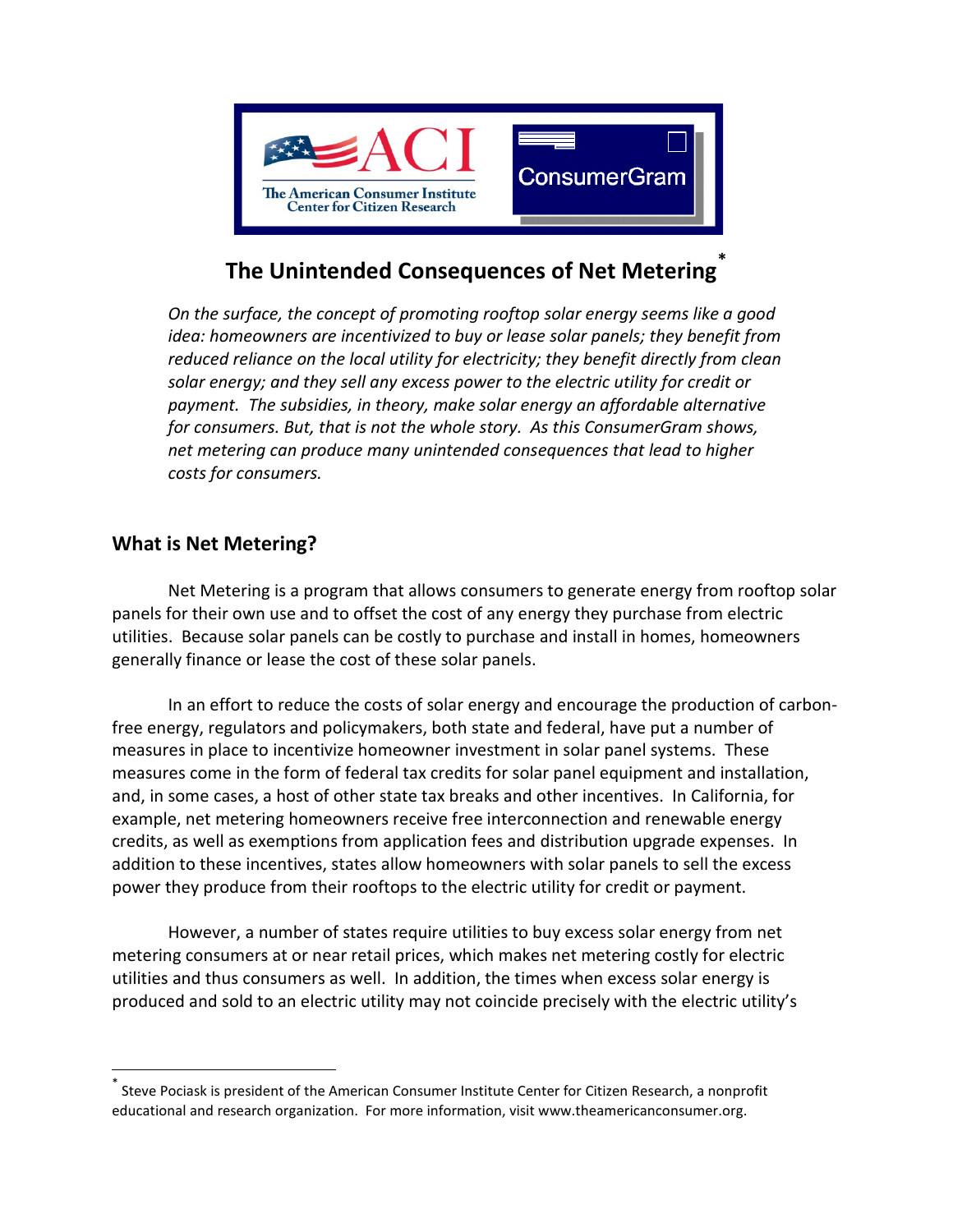demand, which means that some of the solar energy that is being purchased by the utility has less value or little offsetting benefit to the utility, its customers and even the environment.

The fact is net metering can lead to unintended consequences that increase costs for others. For taxpayers, giving some homeowners tax breaks is a cost that someone else must pay. There are also opportunity costs incurred when homeowners sell solar electricity without paying the taxes and fees that typical electricity producers would pay. In addition, if electric utilities are required to pay too much to buy excess energy from net metering consumers, then non-solar consumers are subsidizing solar consumers. In short, the measures introduced to encourage rooftop solar energy are potentially costly to consumers.

#### **Welfare for the Rich**

When net metering consumers are allowed to sell excess solar electricity to the utility at or near retail rates, as some states allow, the utility loses a portion of the cash flow that it could have used to invest in and maintain the electrical grid and its distribution infrastructure. Fixed costs for an electric utility can be substantial and recovery of these costs is necessary to insure reliability of services. Without setting prices correctly, the financial losses from net metering could undermine the very infrastructure upon which all electricity consumers depend, including net metering consumers. Unless addressed, this will jeopardize service reliability and ratepayers will be on the hook to pay the difference.

Homeowners who benefit from net metering should pay their fair share. Consumers without solar panels should not be subsidizing consumers with solar panels. To avoid this inequitable market distortion, electric utilities should be paying a price substantially less than the retail rate for excess solar electricity. As a general rule, the price should approximate the cost that the utility avoids by not producing the energy itself, or what is sometimes referred to as the *avoided-cost*.

Why should getting the price right matter to policymakers? Because consumers owning solar panels tend to have much higher incomes than other consumers, lower income families are effectively subsidizing higher income families. For example, the California Public Service Commission estimated that households with solar panels had incomes that were 68% higher than the average household.<sup>[1](#page-1-0)</sup> Essentially, these subsidies amount to welfare for the rich.

Asking lower-income consumers to subsidize higher income consumers becomes even more contemptible when you consider that low-income consumers pay such a high proportion of their income for energy. According to the Bureau of Labor Statistics data, households with after-tax earnings between \$5,000 and \$10,000 spend 27% of their income on energy utilities

<span id="page-1-0"></span><sup>&</sup>lt;sup>1</sup> "California Net Energy Metering Ratepayer Impacts," California Public Utilities Commission, October 2013, <http://www.cpuc.ca.gov/NR/rdonlyres/75573B69-D5C8-45D3-BE22-3074EAB16D87/0/NEMReport.pdf> .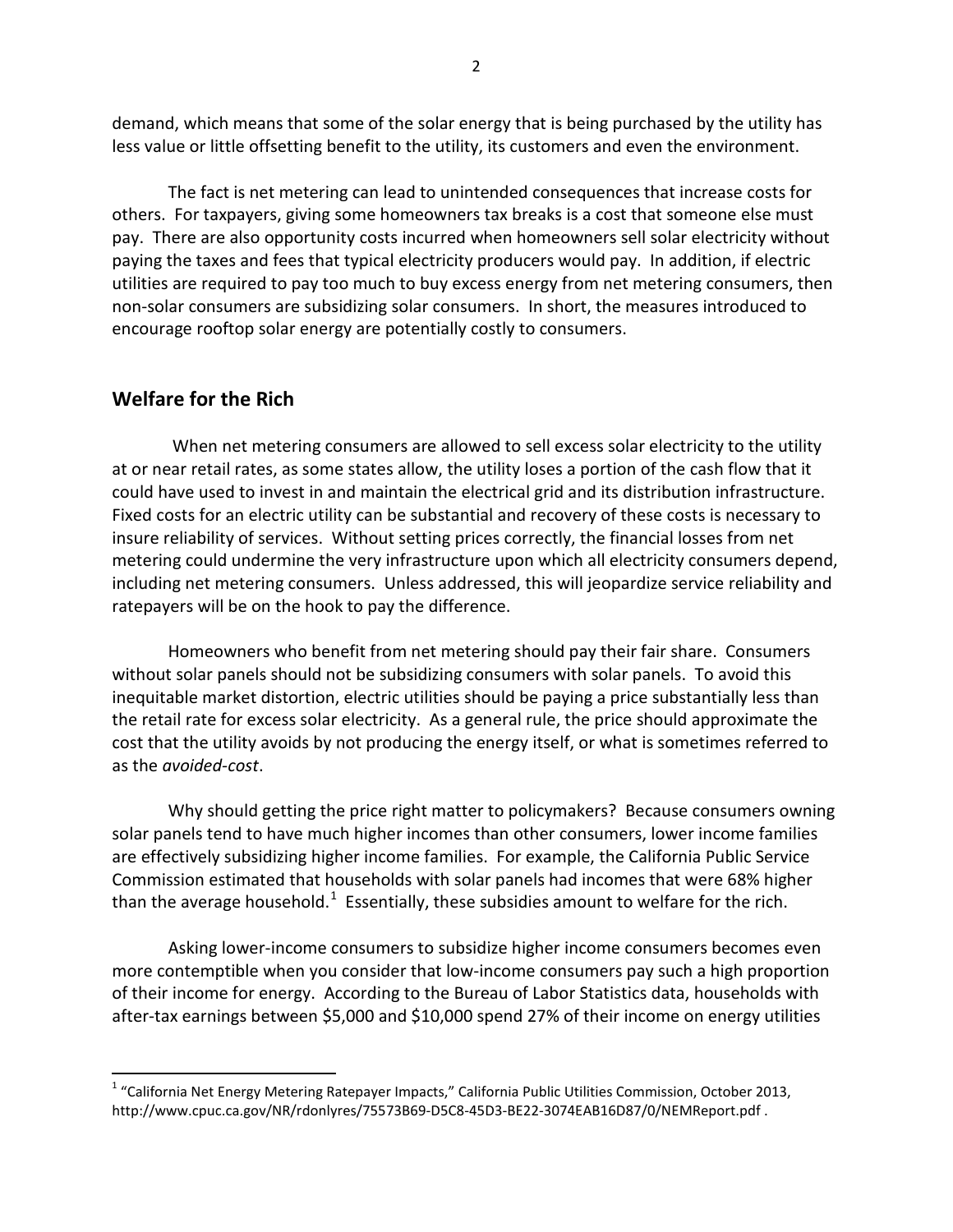and fuels, including gas and oil for their automobile, while households with after-tax income over \$150,000 spend only 3% of their income, as shown (below) in the chart.<sup>[2](#page-2-0)</sup>



While encouraging alternative energy may seem to be a well-intentioned idea, subsidizing rooftop solar energy hits lower income consumers the very hardest. Policies that subsidize solar panels on the roofs of homes are discriminatory, because they unfairly raise the costs of energy for ordinary consumers. Given society's limited resources, these subsidies effectively reduce funding for conservation, low-income and other state programs, and they undermine the basic infrastructure that all consumers depend on for reliable energy. The costs of these subsidies may far outweigh the benefits.

## **The Cottage Economy**

When governments give subsidies, some businesses find ways to benefit from these actions. With respect to net metering, one such group appears to be the many companies that lease rooftop solar panel systems to homeowners. The leases appear very attractive – offering free energy and low payments – but the deals are often fraught with inaccuracies about future energy savings, overlook insurance costs, and downplay the escalation of future lease payments.

In some instances, questionable sales practices have led leasing representatives to give misleading information in order to encourage consumers to sign long term lease contracts. The structure of many of these solar deals leaves leasing companies as the owners of the panels, which means that homeowners have additional debt obligations related to the home that may

<span id="page-2-0"></span><sup>&</sup>lt;sup>2</sup> Annual Consumer Expenditure Survey, The U.S. Bureau of Labor Statistics, 2011[, http://www.bls.gov/cex/.](http://www.bls.gov/cex/)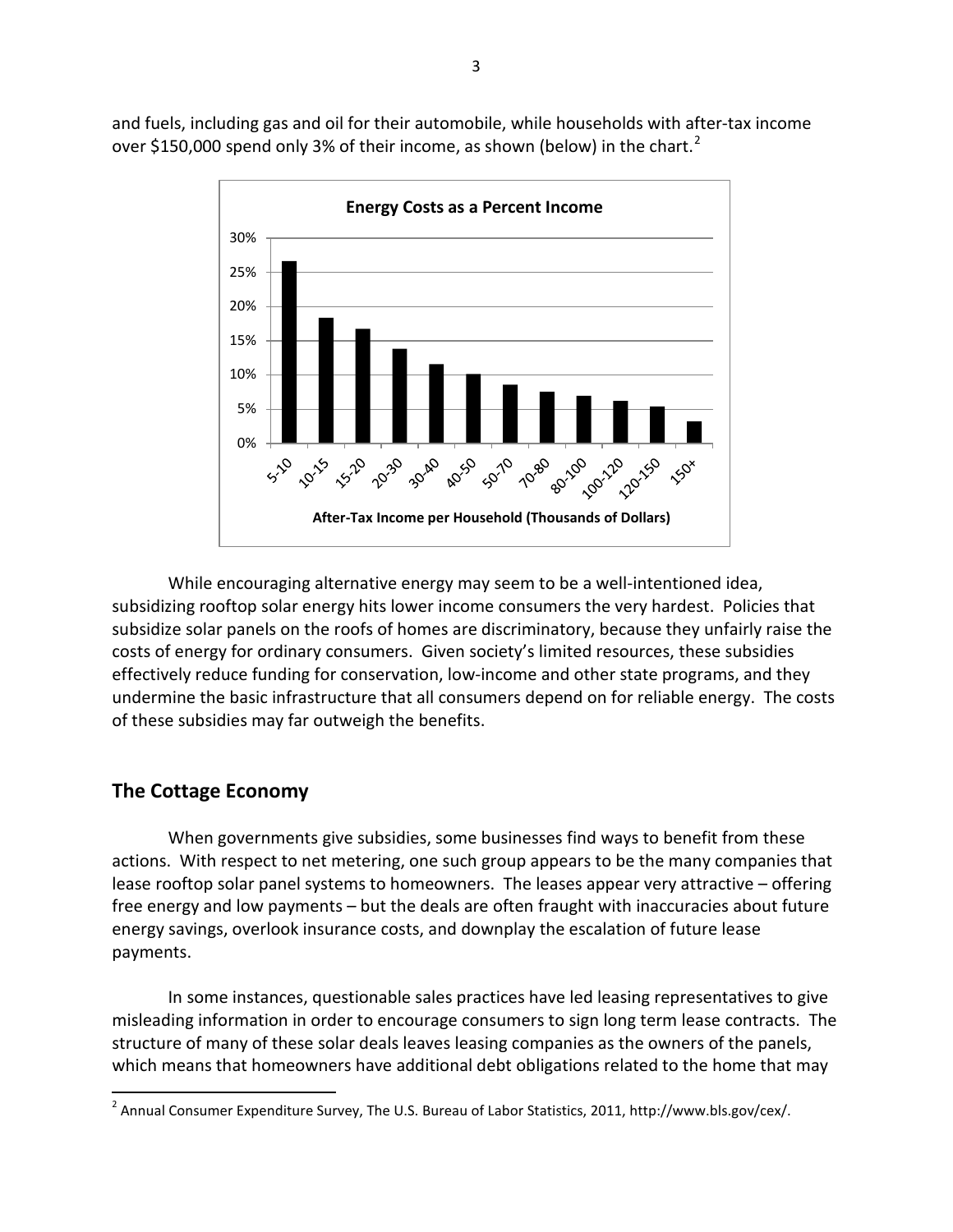complicate the ability of homeowners to replace or repair leaky roofs, as well as sell their homes. In a few years, some consumers could find themselves paying more for electricity than before their installation. To put some sunlight on these activities and address consumer fraud, a number of investigations and lawsuits have taken place in Arizona, Louisiana and in other states. $3$ 

Also of interest is the industry's huge debt which is sometimes supported by securitized financing that appears little different from the mortgage scheme of recent past. Moreover, according to *Energy Daily*, the financial survival of the industry rests on duping consumers:

*The company's [SolarCity] lease model depends largely on uninformed customers buying the unattractive lease/PPA [Power Purchasing Agreement] products. The supply of this class of customers is likely to be plentiful as the company targets new geographies, but we expect the supply of gullible customers to decline as solar penetration increases.*[4](#page-3-1)

In short, many solar panel deals are being called *consumer scams*. [5](#page-3-2) The cottage industry that has sprouted up across the nation has come about, in large part, from the subsidies that have distorted market prices. Consumers need to be provided the right information to make informed decisions, and consumer protection is necessary to prevent such fraud.

#### **Policy Solutions**

The intent of policies that encourage homeowners to buy or lease solar panels is a good one in that it encourages the use of clean energy, but the policy has many adverse consequences that could be minimized. Rooftop solar energy is supported by net metering and tax incentive programs that translate into real costs for taxpayers and ratepayers. They disproportionately help high-income consumers at the cost of low-income consumers. These programs are designed to help consumers who can afford solar panels and own homes at the expense of those who are cannot. The subsidies can undermine electricity infrastructure funding, which would raise consumer costs and will eventually adversely affect service reliability. They can also attract leasing schemes that hurt homeowners.

<span id="page-3-0"></span> $3$  For an example of Arizona's Attorney General warning consumers against fraud from solar power dealers, see [http://www.jrn.com/kgun9/news/AG-warns-about-residential-solar-panel-systems-262012861.html;](http://www.jrn.com/kgun9/news/AG-warns-about-residential-solar-panel-systems-262012861.html) and for an example of legal action against unfair trade practices and advertising in Louisiana see,

[http://louisianarecord.com/news/258663-5-million-at-stake-in-class-action-lawsuit-claiming-solar-panel](http://louisianarecord.com/news/258663-5-million-at-stake-in-class-action-lawsuit-claiming-solar-panel-installation-companies-lied-about-electricity-cost-savings)installation-companies-lied-about-electricity-cost-savings.<br><sup>4</sup> For example see [http://www.newsmax.com/BradleyBlakeman/Solar-Energy-SolarCity-](http://www.newsmax.com/BradleyBlakeman/Solar-Energy-SolarCity-Homeowners/2014/08/13/id/588557/)

<span id="page-3-1"></span>

<span id="page-3-2"></span>[Homeowners/2014/08/13/id/588557/.](http://www.newsmax.com/BradleyBlakeman/Solar-Energy-SolarCity-Homeowners/2014/08/13/id/588557/)<br><sup>5</sup> For example, se[e http://www.newsmax.com/bradleyblakeman/roof-solar-panels-fraud/2014/03/14/id/559661/](http://www.newsmax.com/bradleyblakeman/roof-solar-panels-fraud/2014/03/14/id/559661/) an[d http://www.bbb.org/blog/2012/06/dont-fall-for-a-solar-paneling-scam-this-summer/.](http://www.bbb.org/blog/2012/06/dont-fall-for-a-solar-paneling-scam-this-summer/)